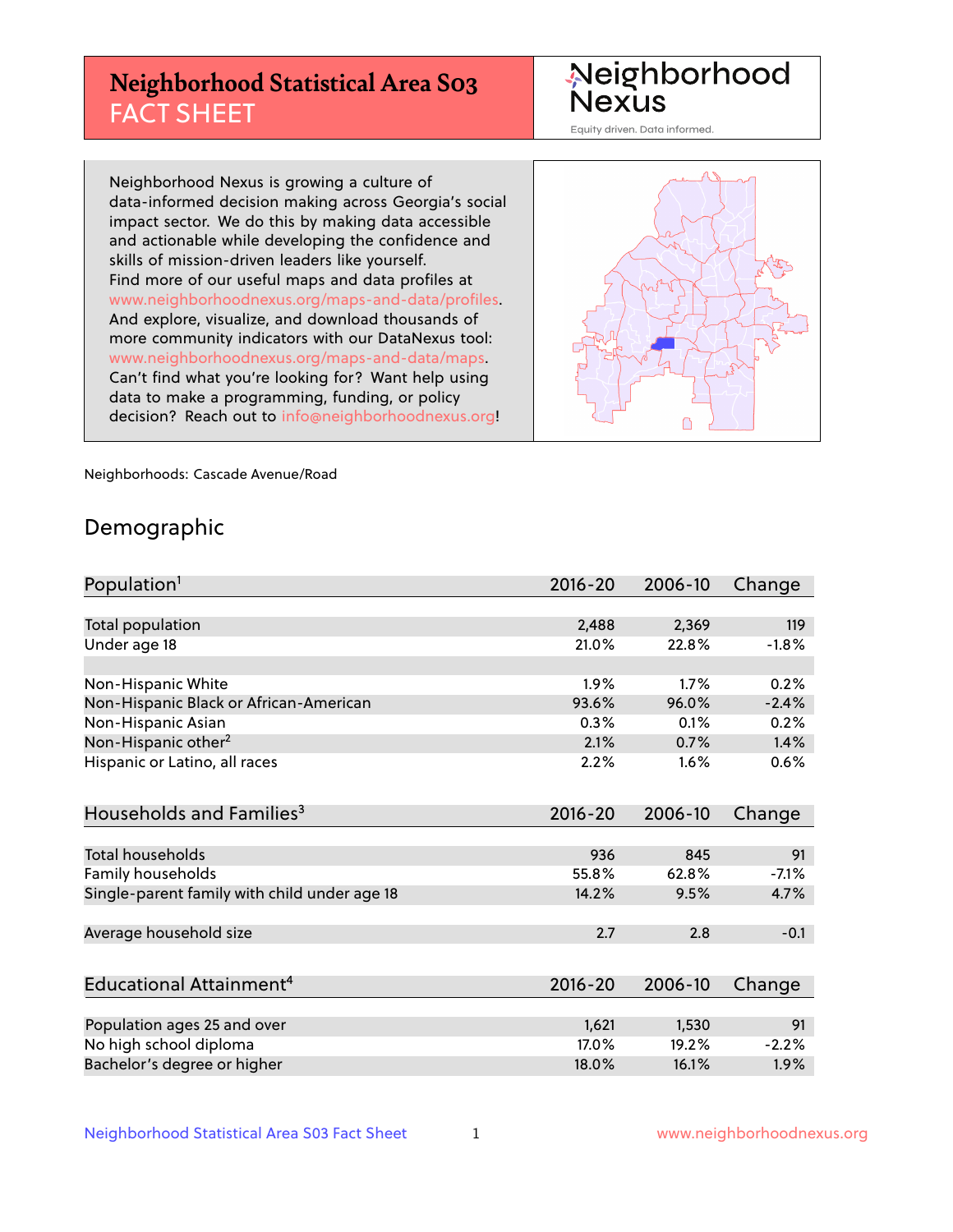# Change Measures, continued...

| Employment <sup>5</sup>                                 | $2016 - 20$ | 2006-10  | Change   |
|---------------------------------------------------------|-------------|----------|----------|
|                                                         |             |          |          |
| Total workers residing in Neighborhood Statistical Area | 928         | 1,107    | $-179$   |
| Workers with earnings \$1250/month or less              | 23.1%       | 24.1%    | $-1.1%$  |
| Workers with earnings \$1251/month to \$3333/month      | 42.2%       | 62.0%    | $-19.7%$ |
| Workers with earnings greater than \$3333/month         | 34.7%       | 13.9%    | 20.8%    |
| Total jobs located in Neighborhood Statistical Area     | 288         | 223      | 65       |
| Jobs with earnings \$1250/month or less                 | 49.7%       | 43.9%    | 5.7%     |
| Jobs with earnings \$1251/month to \$3333/month         | 34.7%       | 32.3%    | 2.4%     |
| Jobs with earnings greater than \$3333/month            | 15.6%       | 23.8%    | $-8.1%$  |
|                                                         |             |          |          |
| Jobs/workers ratio                                      | 0.3         | 0.2      | 0.1      |
|                                                         |             |          |          |
| Income and Poverty <sup>6</sup>                         | 2016-20     | 2006-10  | Change   |
| Median household income                                 | \$32,751    | \$32,765 | $-514$   |
|                                                         |             |          |          |
| Population for whom poverty status is determined        | 2,488       | 2,369    | 119      |
| Population below poverty                                | 30.4%       | 31.2%    | $-0.8%$  |
| Housing'                                                | 2016-20     | 2006-10  | Change   |
|                                                         |             |          |          |
| Total housing units                                     | 1,115       | 1,176    | $-61$    |
| Occupied housing units                                  | 84.0%       | 71.9%    | 12.1%    |
| Vacant housing units                                    | 16.0%       | 28.1%    | $-12.1%$ |
|                                                         |             |          |          |
| Occupied housing units                                  | 936         | 845      | 91       |
| Owner occupied housing units                            | 53.1%       | 69.7%    | $-16.7%$ |
| Renter occupied housing units                           | 46.9%       | 30.3%    | 16.7%    |
|                                                         |             |          |          |
| Access to a Vehicle <sup>8</sup>                        | $2016 - 20$ | 2006-10  | Change   |
|                                                         |             |          |          |
| Occupied housing units                                  | 936         | 845      | 91       |
| No vehicle available                                    | 18.6%       | 20.1%    | $-1.5%$  |
| Crime Rates, per 10,000 Population <sup>9</sup>         | 2017-21     | 2012-16  | Change   |
|                                                         |             |          |          |
| All Part I crimes                                       | 483.9       | 579.2    | $-95.3$  |
| Violent crime                                           | 88.4        | 128.9    | $-40.5$  |
| Murder                                                  | 4.0         | 2.2      | 1.8      |
| Robbery                                                 | 20.9        | 48.1     | $-27.2$  |
| Aggravated assault                                      | 63.5        | 78.7     | $-15.2$  |
| Property crime                                          | 395.5       | 450.2    | $-54.8$  |
| <b>Burglary</b>                                         | 80.4        | 138.4    | $-58.0$  |
| Larceny                                                 | 249.2       | 227.3    | 21.9     |
| Vehicle theft                                           | 65.9        | 84.5     | $-18.6$  |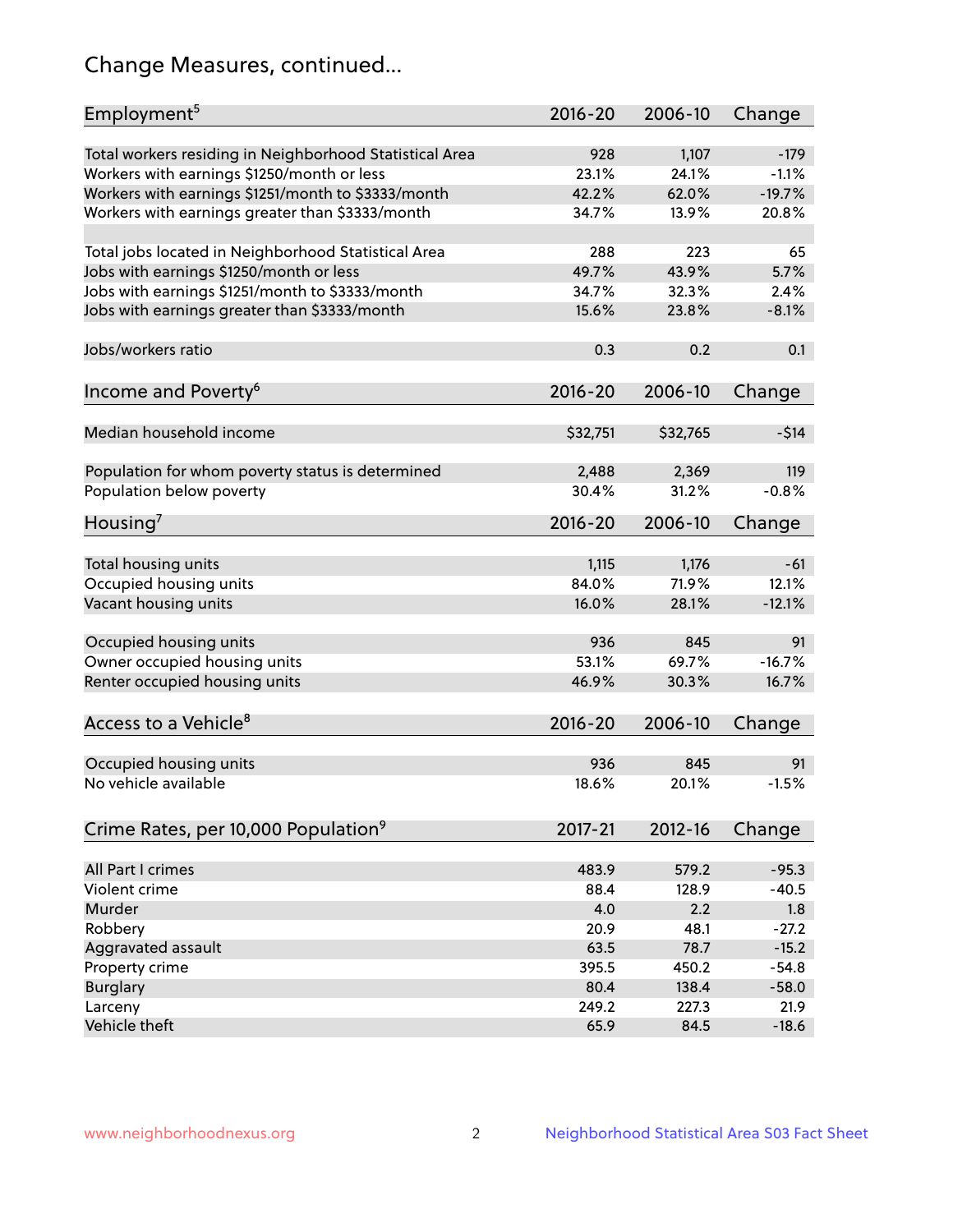# Current Data: Demographic

| Sex and Age, 2016-20 <sup>10</sup>                    | <b>Estimate</b> | Margin of Error |
|-------------------------------------------------------|-----------------|-----------------|
| Total population                                      | 2,488           | $\pm$ 598       |
| Male                                                  | 42.9%           | $\pm$ 3.4%      |
| Female                                                | 57.1%           | $\pm$ 12.1%     |
| Under 5 years                                         | 6.0%            | $\pm$ 4.6%      |
| 5 to 9 years                                          | 6.5%            | $\pm$ 5.6%      |
| 10 to 14 years                                        | 6.5%            | $\pm 4.0\%$     |
| 15 to 19 years                                        | 6.1%            | $\pm$ 5.1%      |
| 20 to 24 years                                        | 9.7%            | $\pm$ 9.1%      |
| 25 to 34 years                                        | 14.3%           | $\pm$ 6.7%      |
| 35 to 44 years                                        | 11.1%           | $\pm$ 5.9%      |
| 45 to 54 years                                        | 9.8%            | ±4.3%           |
| 55 to 59 years                                        | 6.1%            | ±4.9%           |
| 60 to 64 years                                        | 8.1%            | $\pm$ 4.0%      |
| 65 to 74 years                                        | 7.6%            | $\pm 3.0\%$     |
| 75 to 84 years                                        | 5.8%            | ±3.3%           |
| 85 years and over                                     | 2.3%            | $\pm 2.8\%$     |
| Median age (years)                                    | 35.7            | $\pm 2.7$       |
| Race and Ethnicity, 2016-20 <sup>11</sup>             | <b>Estimate</b> | Margin of Error |
| Total population                                      | 2,488           | $\pm$ 598       |
| Hispanic or Latino (of any race)                      | 2.2%            | ±3.4%           |
| Not Hispanic or Latino                                | 97.8%           | ±4.9%           |
| White alone                                           | 1.9%            | $\pm 2.0\%$     |
| Black or African American alone                       | 93.6%           | $\pm$ 8.2%      |
| American Indian and Alaska Native alone               | 0.0%            | $\pm$ 0.5%      |
| Asian alone                                           | 0.3%            | $\pm 1.2\%$     |
| Native Hawaiian and other Pacific Islander alone      | 0.0%            | $\pm$ 0.5%      |
| Some other race alone                                 | 0.7%            | $\pm 3.6\%$     |
| Two or more races                                     | 1.4%            | $\pm 2.0\%$     |
| U.S. Citizenship Status, 2016-20 <sup>12</sup>        | Estimate        | Margin of Error |
| Foreign-born population                               | 38              | ±45             |
| Naturalized U.S. citizen                              | 40.2%           | ±52.7%          |
| Not a U.S. citizen                                    | 59.8%           | $\pm$ 60.4%     |
| Citizen, Voting Age Population, 2016-20 <sup>13</sup> | <b>Estimate</b> | Margin of Error |
| Citizen, 18 and over population                       | 1,945           | $\pm 420$       |
| Male                                                  | 38.5%           | $\pm 8.0\%$     |
| Female                                                | 61.5%           | $\pm$ 12.5%     |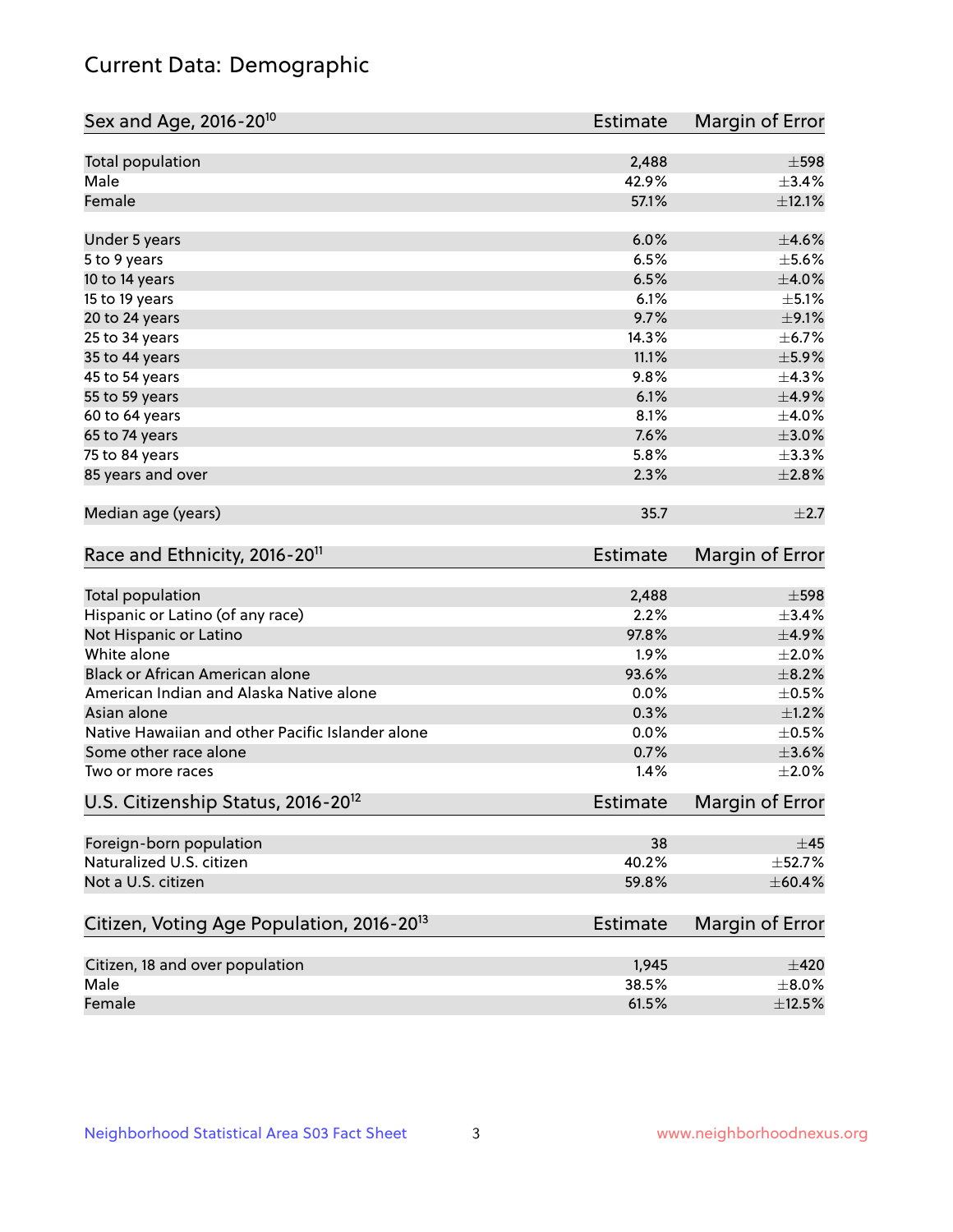# Current Data: Economic

| Income, 2016-20 <sup>14</sup>                                     | Estimate | Margin of Error |
|-------------------------------------------------------------------|----------|-----------------|
|                                                                   |          |                 |
| All households                                                    | 936      | $\pm 202$       |
| Less than \$10,000                                                | 25.9%    | $\pm$ 15.5%     |
| \$10,000 to \$14,999                                              | 2.8%     | $\pm$ 3.3%      |
| \$15,000 to \$24,999                                              | 11.0%    | $\pm$ 8.1%      |
| \$25,000 to \$34,999                                              | 14.0%    | $\pm$ 9.6%      |
| \$35,000 to \$49,999                                              | 8.1%     | $\pm$ 7.4%      |
| \$50,000 to \$74,999                                              | 24.1%    | ±12.3%          |
| \$75,000 to \$99,999                                              | 5.9%     | $\pm$ 6.3%      |
| \$100,000 to \$149,999                                            | 5.9%     | $\pm$ 5.0%      |
| \$150,000 to \$199,999                                            | 1.4%     | $\pm 2.6\%$     |
| \$200,000 or more                                                 | 1.0%     | $\pm 2.5\%$     |
| Median household income (dollars)                                 | \$32,751 | $\pm$ 6,508     |
| Mean household income (dollars)                                   | \$43,642 | ± 6,830         |
| Households with earnings                                          | 64.9%    | $\pm$ 11.9%     |
| Mean earnings (dollars)                                           | \$49,497 | $\pm$ 5,568     |
| Households with Social Security                                   | 37.1%    | $\pm$ 10.2%     |
| Mean Social Security income (dollars)                             | \$13,470 | $\pm 2,396$     |
| Households with retirement income                                 | 15.6%    | $\pm$ 9.6%      |
| Mean retirement income (dollars)                                  | \$20,308 | ±16,600         |
| Households with Supplemental Security Income                      | 14.9%    | $\pm$ 11.5%     |
| Mean Supplemental Security Income (dollars)                       | \$8,942  | $\pm$ 1,999     |
| Households with cash public assistance income                     | 2.0%     | $\pm$ 9.7%      |
| Mean cash public assistance income (dollars)                      | \$1,262  | $\pm$ 8,203     |
|                                                                   | 29.7%    | ±16.8%          |
| Households with Food Stamp/SNAP benefits in the past 12<br>months |          |                 |
| Family households                                                 | 522      | $\pm 163$       |
| Less than \$10,000                                                | 24.9%    | $\pm$ 18.5%     |
| \$10,000 to \$14,999                                              | 0.3%     | $\pm 2.3\%$     |
| \$15,000 to \$24,999                                              | 9.0%     | ±12.8%          |
| \$25,000 to \$34,999                                              | 16.8%    | $\pm$ 10.0%     |
| \$35,000 to \$49,999                                              | 9.1%     | $\pm$ 12.0%     |
| \$50,000 to \$74,999                                              | 25.5%    | ±14.2%          |
| \$75,000 to \$99,999                                              | 4.1%     | $\pm$ 6.6%      |
| \$100,000 to \$149,999                                            | 7.8%     | ±6.8%           |
| \$150,000 to \$199,999                                            | 1.4%     | $\pm$ 4.2%      |
| \$200,000 or more                                                 | 1.1%     | $\pm$ 3.4%      |
| Median family income (dollars)                                    | \$34,478 | ±8,896          |
| Mean family income (dollars)                                      | \$46,997 | ±10,546         |
|                                                                   |          |                 |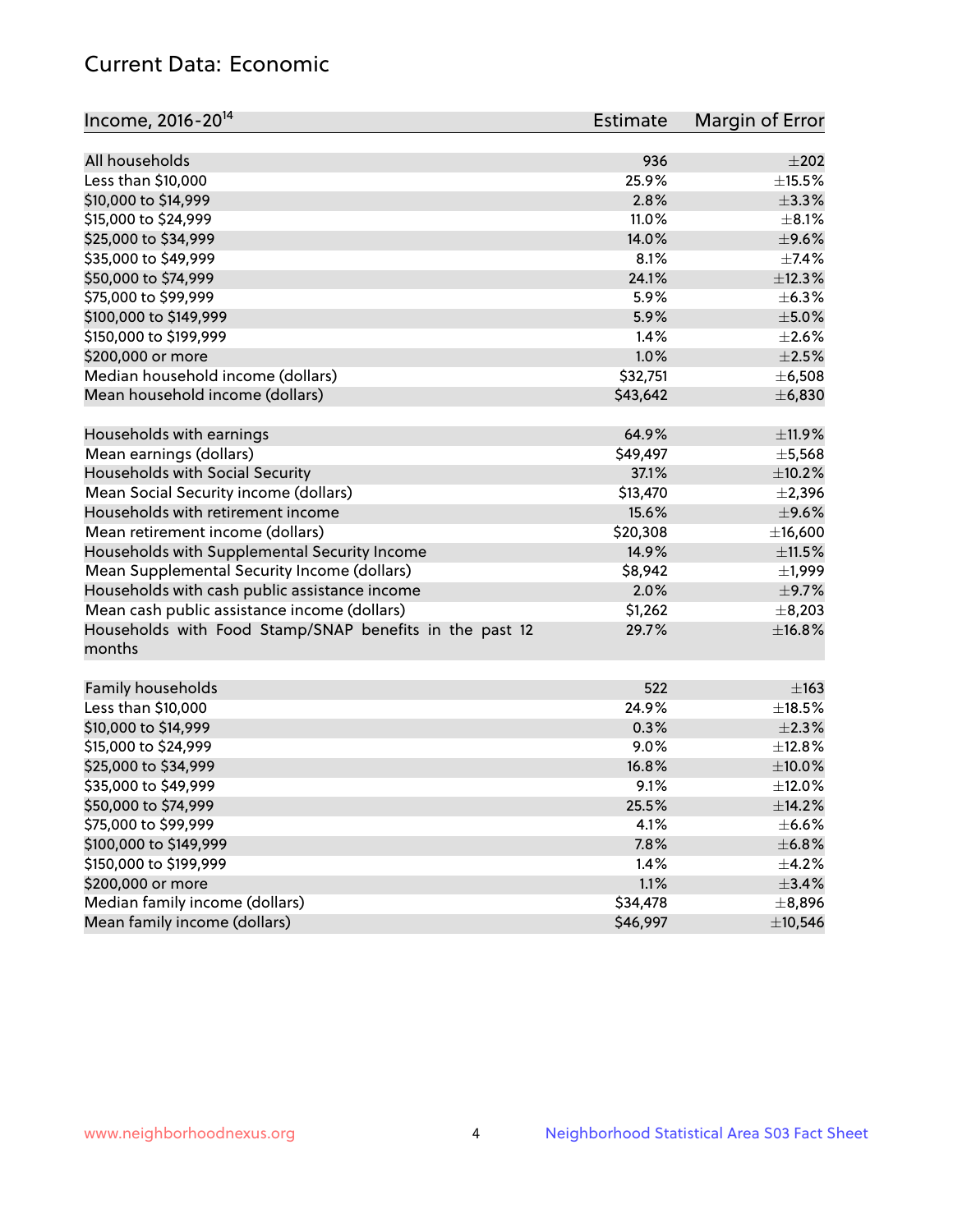# Current Data: Economic, continued...

| Income, 2016-20, continued <sup>15</sup>                              | <b>Estimate</b> | <b>Margin of Error</b> |
|-----------------------------------------------------------------------|-----------------|------------------------|
|                                                                       | 414             | $\pm 190$              |
| Nonfamily households<br>Median nonfamily income (dollars)             | \$29,651        | ±8,576                 |
| Mean nonfamily income (dollars)                                       | \$38,139        | ±12,715                |
|                                                                       |                 |                        |
| Median earnings for workers (dollars)                                 | \$25,951        | ±4,656                 |
| Median earnings for male full-time, year-round workers<br>(dollars)   | \$30,404        | ±5,080                 |
| Median earnings for female full-time, year-round workers<br>(dollars) | \$34,376        | $\pm$ 2,425            |
| Per capita income (dollars)                                           | \$18,756        | ±2,000                 |
| Families Below Poverty Level, 2016-20 <sup>16</sup>                   | <b>Estimate</b> | <b>Margin of Error</b> |
|                                                                       |                 |                        |
| <b>All Families</b>                                                   | 522             | $\pm$ 163              |
| Percent below poverty                                                 | 29.9%           | ±18.7%                 |
| Families with related children under 18 years                         | 262             | $\pm$ 142              |
| Percent below poverty                                                 | 39.4%           | $\pm 27.5\%$           |
| Families with related children under 5 years only                     | 51              | $+71$                  |
| Percent below poverty                                                 | 38.3%           | ±102.2%                |
| Married couple families                                               | 182             | $\pm 106$              |
| Percent below poverty                                                 | 34.0%           | ±40.9%                 |
| Married couple families with related children under 18 years          | 58              | $\pm 52$               |
| Percent below poverty                                                 | 26.8%           | ±49.7%                 |
| Married couple families with related children under 5 years           | 19              | $\pm$ 32               |
| Percent below poverty                                                 | 13.9%           | ±91.2%                 |
| Families with female householder, no spouse present                   | 280             | ±141                   |
| Percent below poverty                                                 | 21.7%           | ±22.2%                 |
| Families with female householder, no spouse present with              | 169             | $\pm$ 121              |
| related children under 18 years                                       |                 |                        |
| Percent below poverty                                                 | 32.3%           | $+33.4%$               |
| Families with female householder, no spouse present with              | 32              | $\pm 62$               |
| related children under 5 years                                        |                 |                        |
| Percent below poverty                                                 | 52.5%           | ±137.9%                |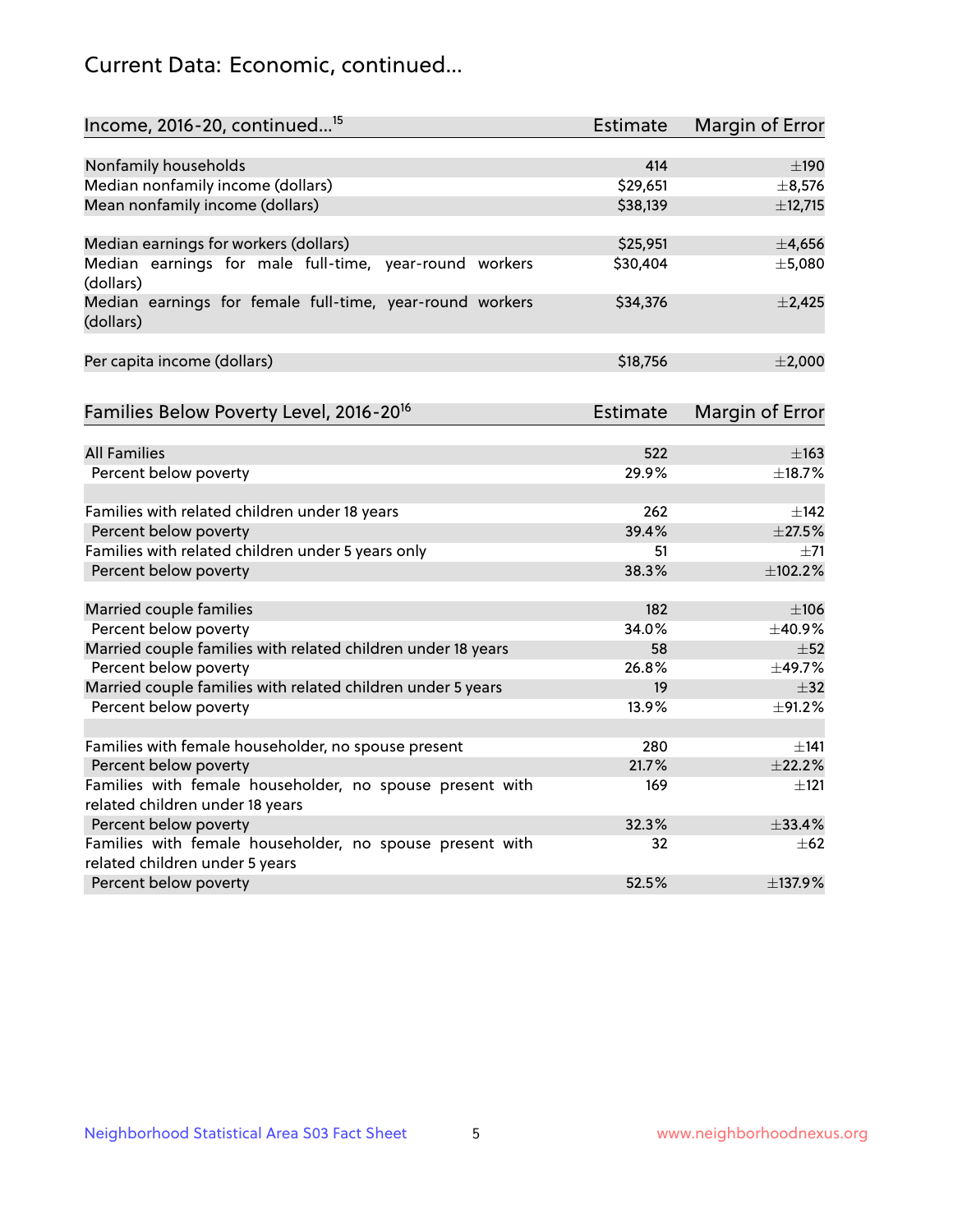# Current Data: Economic, continued...

| People Below Poverty Level, 2016-20 <sup>17</sup> | <b>Estimate</b> | Margin of Error |
|---------------------------------------------------|-----------------|-----------------|
|                                                   |                 |                 |
| Total population                                  | 2,488           | $\pm$ 598       |
| Percent below poverty                             | 30.4%           | ±14.2%          |
| Population under 18 years                         | 522             | $\pm 244$       |
| Percent below poverty                             | 43.5%           | ±22.7%          |
| Population 18 years and over                      | 1,966           | ±410            |
| Percent below poverty                             | 26.9%           | ±11.9%          |
| Population 18 to 64 years                         | 1,574           | $\pm$ 383       |
| Percent below poverty                             | 25.1%           | ±13.7%          |
| Population 65 years and over                      | 392             | ±146            |
| Percent below poverty                             | 34.1%           | ±24.0%          |

| Poverty by Race/Ethnicity, 2016-20 <sup>18</sup> | Estimate |             |
|--------------------------------------------------|----------|-------------|
|                                                  |          |             |
| Non-Hispanic White population                    | 48       | ±51         |
| Percent below poverty                            | 10.4%    | $\pm$ 17.5% |
| <b>Black population</b>                          | 2,328    | $\pm$ 596   |
| Percent below poverty                            | 31.5%    | $\pm$ 14.5% |
| Asian population                                 | 6        | $\pm$ 30    |
| Percent below poverty                            | $0.0\%$  | ±184.6%     |
| Hispanic or Latino population                    | 55       | $\pm$ 85    |
| Percent below poverty                            | $0.0\%$  | ±21.2%      |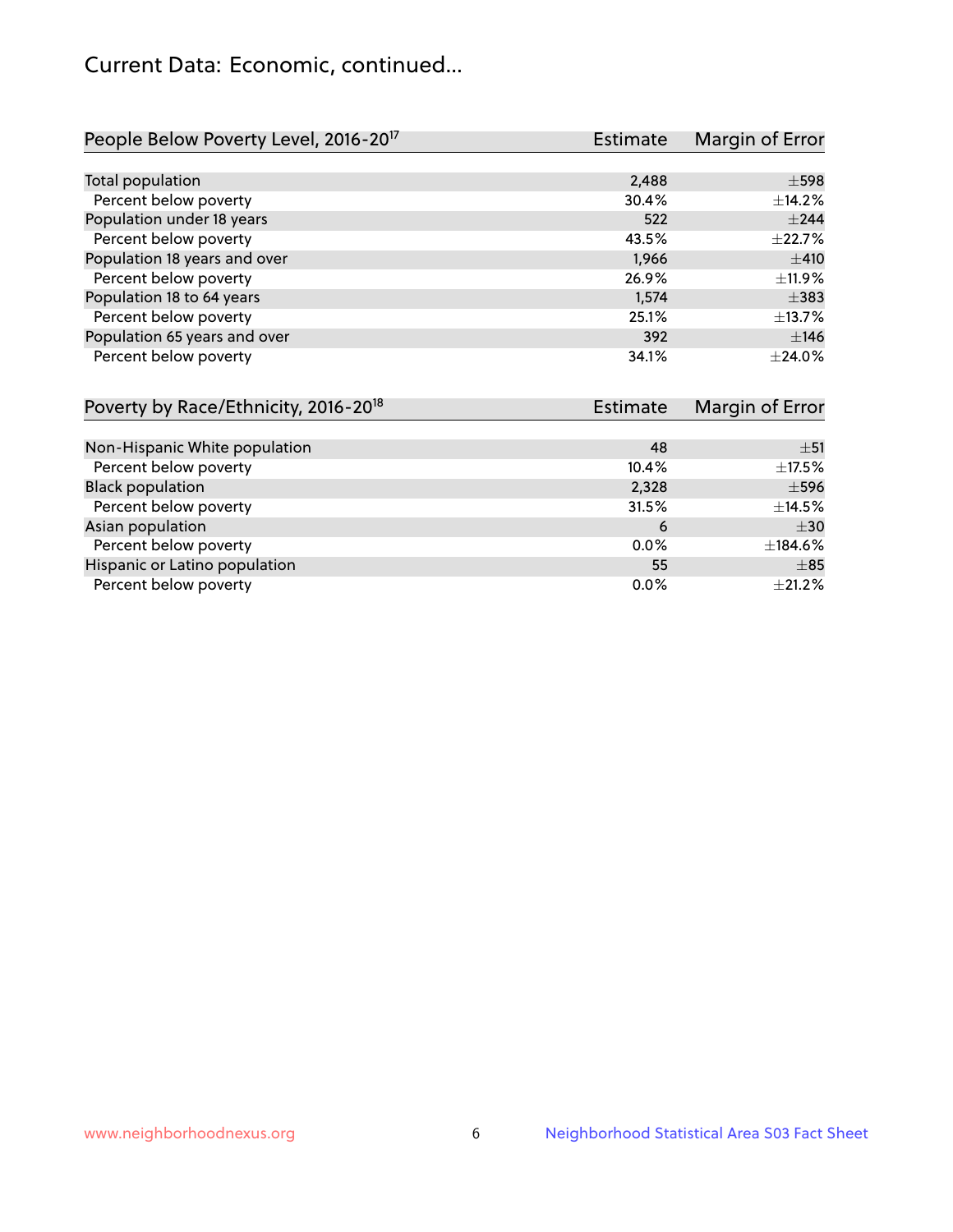# Current Data: Employment

| Employment Status, 2016-20 <sup>19</sup>                                    | <b>Estimate</b> | Margin of Error |
|-----------------------------------------------------------------------------|-----------------|-----------------|
|                                                                             |                 |                 |
| Population 16 years and over                                                | 1,980           | $\pm$ 444       |
| In labor force                                                              | 59.4%           | ±12.1%          |
| Civilian labor force                                                        | 59.4%           | ±12.1%          |
| Employed                                                                    | 49.7%           | $\pm$ 8.2%      |
| Unemployed                                                                  | 9.7%            | ±9.3%           |
| <b>Armed Forces</b>                                                         | 0.0%            | $\pm 2.6\%$     |
| Not in labor force                                                          | 40.6%           | $\pm$ 8.8%      |
| Civilian labor force                                                        | 1,177           | $\pm$ 357       |
| <b>Unemployment Rate</b>                                                    | 16.4%           | ±15.3%          |
| Females 16 years and over                                                   | 1,208           | $\pm$ 357       |
| In labor force                                                              | 57.4%           | $\pm$ 18.6%     |
| Civilian labor force                                                        | 57.4%           | $\pm$ 18.6%     |
| Employed                                                                    | 47.4%           | ±12.4%          |
| Own children of the householder under 6 years                               | 165             | $\pm 140$       |
| All parents in family in labor force                                        | 62.6%           | ±32.0%          |
|                                                                             |                 |                 |
| Own children of the householder 6 to 17 years                               | 274             | ±198            |
| All parents in family in labor force                                        | 75.6%           | ±32.2%          |
| Industry, 2016-20 <sup>20</sup>                                             | Estimate        | Margin of Error |
|                                                                             |                 |                 |
| Civilian employed population 16 years and over                              | 984             | $\pm 274$       |
| Agriculture, forestry, fishing and hunting, and mining                      | 0.5%            | $\pm 2.6\%$     |
| Construction                                                                | 4.2%            | $\pm$ 7.3%      |
| Manufacturing                                                               | 3.7%            | ±3.8%           |
| Wholesale trade                                                             | 2.0%            | $\pm$ 3.3%      |
| Retail trade                                                                | 18.4%           | ±11.3%          |
| Transportation and warehousing, and utilities                               | 8.8%            | $\pm$ 8.4%      |
| Information                                                                 | 5.2%            | $\pm$ 7.4%      |
| Finance and insurance, and real estate and rental and leasing               | 3.3%            | $\pm$ 5.2%      |
| Professional, scientific, and management, and administrative                | 13.8%           | $\pm$ 9.1%      |
| and waste management services                                               |                 |                 |
| Educational services, and health care and social assistance                 | 13.5%           | $\pm$ 9.9%      |
| Arts, entertainment, and recreation, and accommodation and<br>food services | 17.0%           | ±10.9%          |
| Other services, except public administration                                | 5.4%            | $\pm$ 5.4%      |
| Public administration                                                       | 4.3%            | $\pm$ 4.3%      |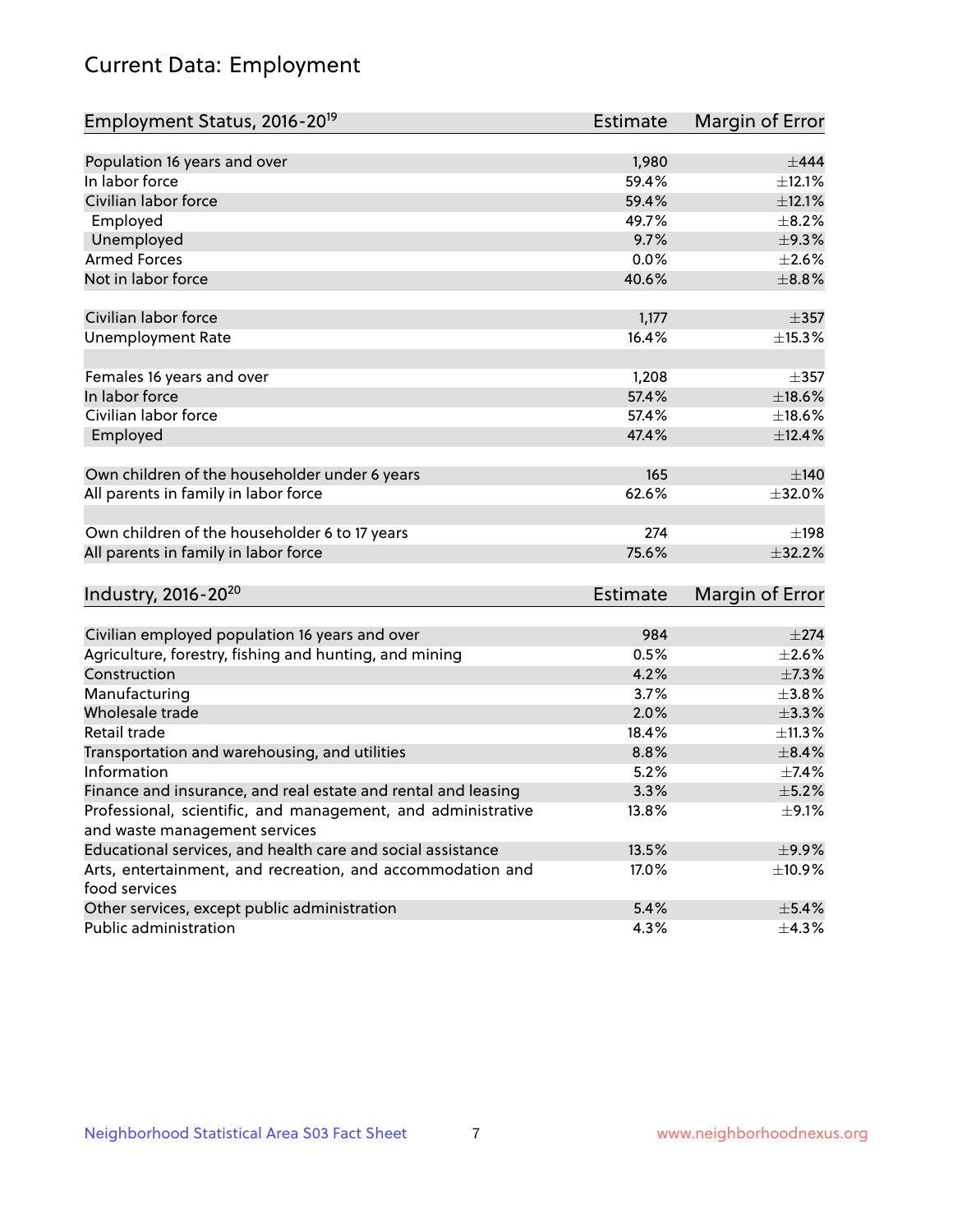# Current Data: Employment, continued...

| Occupation, 2016-20 <sup>21</sup>                                                                       | Estimate        | Margin of Error |
|---------------------------------------------------------------------------------------------------------|-----------------|-----------------|
| Civilian employed population 16 years and over                                                          | 984             | $\pm 274$       |
| Management, business, science, and arts occupations                                                     | 23.0%           | ±11.3%          |
| Service occupations                                                                                     | 23.8%           | ±12.9%          |
| Sales and office occupations                                                                            | 31.5%           | ±14.7%          |
| Natural resources, construction, and maintenance occupations                                            | 7.7%            | $\pm$ 7.1%      |
| Production, transportation, and material moving occupations                                             | 14.0%           | $\pm$ 9.3%      |
| Class of Worker, 2016-20 <sup>22</sup>                                                                  | <b>Estimate</b> | Margin of Error |
| Civilian employed population 16 years and over                                                          | 984             | $+274$          |
| Private wage and salary workers                                                                         | 81.5%           | ±11.2%          |
| Government workers                                                                                      | 13.3%           | ±10.2%          |
|                                                                                                         | 5.0%            | ±4.8%           |
| Self-employed in own not incorporated business workers<br>Unpaid family workers                         | 0.2%            | $\pm1.4\%$      |
|                                                                                                         |                 |                 |
| Job Flows, 2019 <sup>23</sup>                                                                           |                 | 2019            |
| Total Jobs in Neighborhood Statistical Area                                                             |                 | 288             |
| Held by residents of Neighborhood Statistical Area                                                      |                 | 1.0%            |
| Held by non-residents of Neighborhood Statistical Area                                                  |                 | 99.0%           |
| Jobs by Industry Sector, 2019 <sup>24</sup>                                                             |                 | 2019            |
| Total Jobs in Neighborhood Statistical Area                                                             |                 | 288             |
| <b>Goods Producing sectors</b>                                                                          |                 | 0.0%            |
| Trade, Transportation, and Utilities sectors                                                            |                 | 12.2%           |
| All Other Services sectors                                                                              |                 | 87.8%           |
| Total Jobs in Neighborhood Statistical<br>held<br>by<br>Area<br>Neighborhood Statistical Area residents |                 | 3               |
| <b>Goods Producing sectors</b>                                                                          |                 | 0.0%            |
| Trade, Transportation, and Utilities sectors                                                            |                 | 0.0%            |
| All Other Services sectors                                                                              |                 | 100.0%          |
| Jobs by Earnings, 2019 <sup>25</sup>                                                                    |                 | 2019            |
| Total Jobs in Neighborhood Statistical Area                                                             |                 | 288             |
| Jobs with earnings \$1250/month or less                                                                 |                 | 49.7%           |
| Jobs with earnings \$1251/month to \$3333/month                                                         |                 | 34.7%           |
| Jobs with earnings greater than \$3333/month                                                            |                 | 15.6%           |
| Neighborhood Statistical<br>Jobs<br>in<br>held<br>by<br>Total<br>Area                                   |                 | 3               |
| Neighborhood Statistical Area residents                                                                 |                 |                 |
| Jobs with earnings \$1250/month or less                                                                 |                 | 100.0%          |
| Jobs with earnings \$1251/month to \$3333/month                                                         |                 | 0.0%            |
| Jobs with earnings greater than \$3333/month                                                            |                 | 0.0%            |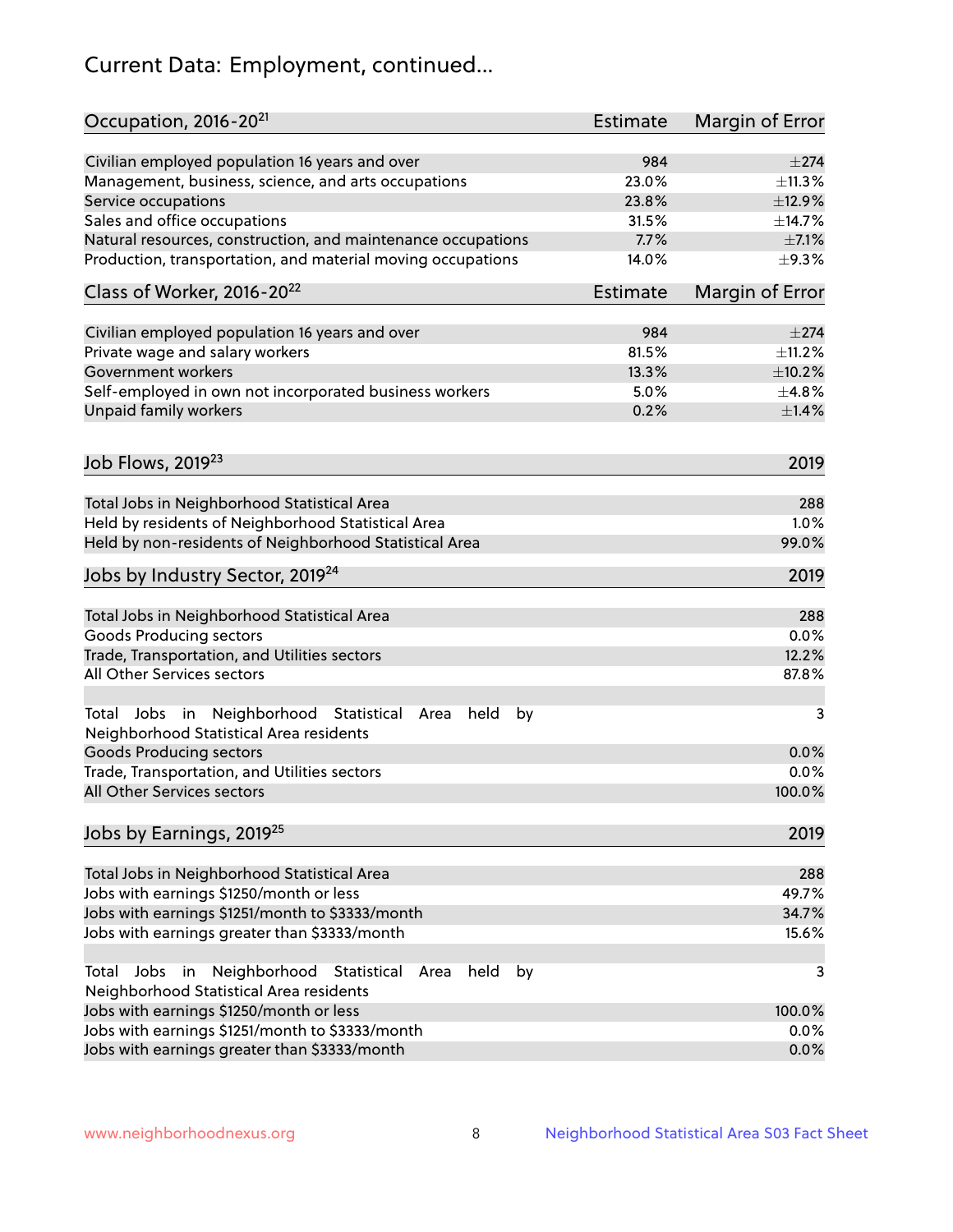# Current Data: Employment, continued...

| Jobs by Age of Worker, 2019 <sup>26</sup>                                                      | 2019  |
|------------------------------------------------------------------------------------------------|-------|
|                                                                                                |       |
| Total Jobs in Neighborhood Statistical Area                                                    | 288   |
| Jobs with workers age 29 or younger                                                            | 36.5% |
| Jobs with workers age 30 to 54                                                                 | 39.9% |
| Jobs with workers age 55 or older                                                              | 23.6% |
|                                                                                                |       |
| Total Jobs in Neighborhood Statistical Area held by<br>Neighborhood Statistical Area residents | 3     |
| Jobs with workers age 29 or younger                                                            | 0.0%  |
| Jobs with workers age 30 to 54                                                                 | 66.7% |
| Jobs with workers age 55 or older                                                              | 33.3% |

### Current Data: Education

| School Enrollment, 2016-20 <sup>27</sup>       | Estimate | Margin of Error |
|------------------------------------------------|----------|-----------------|
|                                                |          |                 |
| Population 3 years and over enrolled in school | 619      | $\pm$ 326       |
| Nursery school, preschool                      | 11.7%    | $\pm$ 12.6%     |
| Kindergarten                                   | 3.5%     | $\pm$ 6.2%      |
| Elementary school (grades 1-8)                 | 39.6%    | $\pm$ 14.4%     |
| High school (grades 9-12)                      | 20.7%    | ±15.8%          |
| College or graduate school                     | 24.5%    | ±16.9%          |

| Educational Attainment, 2016-20 <sup>28</sup> | <b>Estimate</b> | Margin of Error |
|-----------------------------------------------|-----------------|-----------------|
|                                               |                 |                 |
| Population 25 years and over                  | 1,621           | $\pm$ 341       |
|                                               | 6.8%            | $\pm$ 5.5%      |
| 9th to 12th grade, no diploma                 | 10.2%           | $\pm$ 6.3%      |
| High school graduate (includes equivalency)   | 38.0%           | $\pm$ 12.1%     |
| Some college, no degree                       | 19.3%           | $\pm$ 7.6%      |
|                                               | 7.8%            | $\pm$ 6.3%      |
|                                               | 9.5%            | $\pm$ 5.9%      |
| Graduate or professional degree               | 8.5%            | $\pm$ 5.5%      |
|                                               |                 |                 |
| Percent high school graduate or higher        | 83.0%           | $\pm$ 9.8%      |
| Percent bachelor's degree or higher           | 18.0%           | $\pm$ 7.6%      |
|                                               |                 |                 |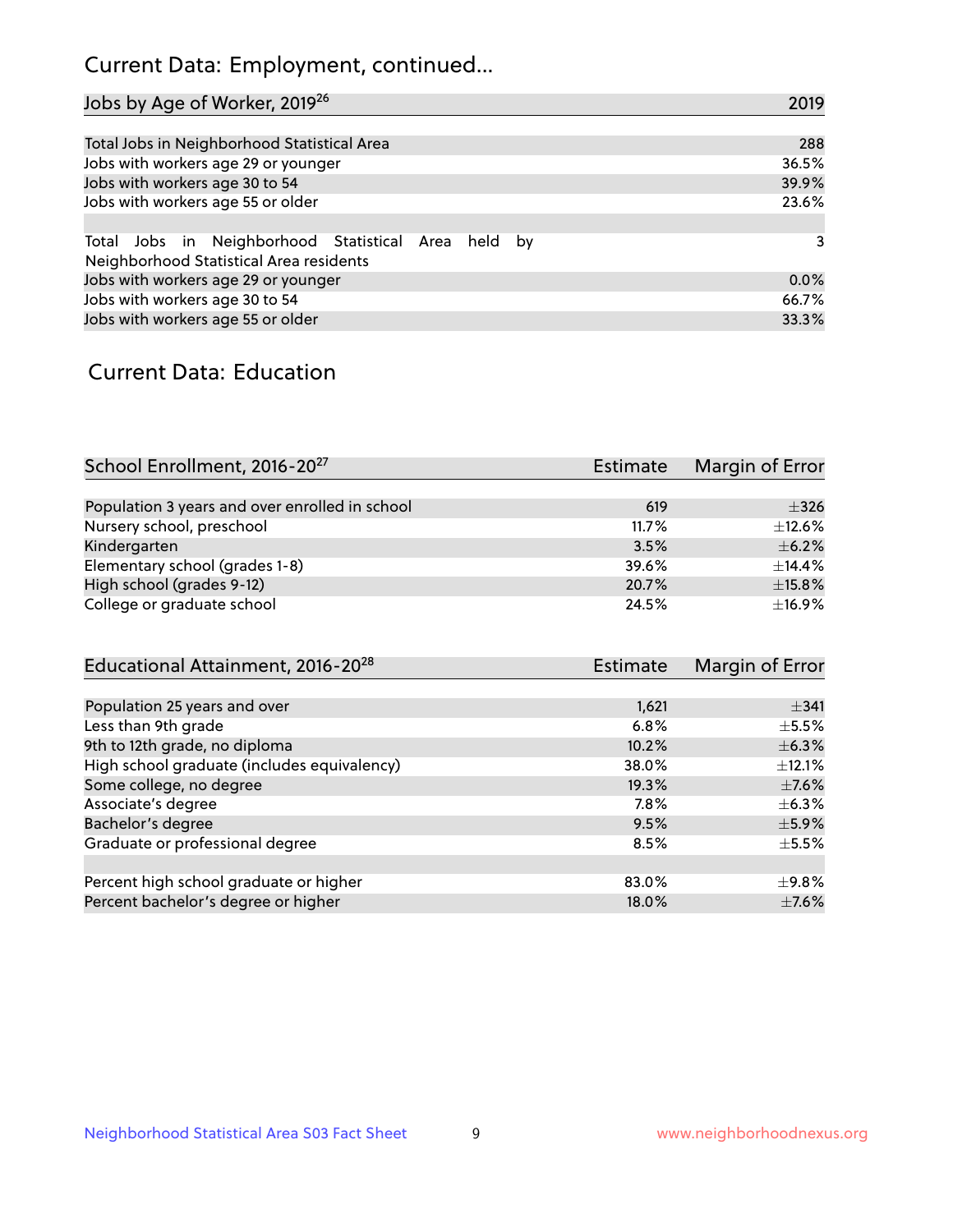# Current Data: Housing

| Households by Type, 2016-20 <sup>29</sup>            | <b>Estimate</b> | Margin of Error |
|------------------------------------------------------|-----------------|-----------------|
|                                                      |                 |                 |
| Total households                                     | 936             | $\pm 202$       |
| Family households (families)                         | 55.8%           | ±12.6%          |
| With own children under 18 years                     | 20.8%           | ±13.1%          |
| Married-couple family                                | 19.4%           | $\pm$ 11.0%     |
| With own children of the householder under 18 years  | 5.2%            | ±4.8%           |
| Male householder, no spouse present, family          | 6.4%            | $\pm$ 6.4%      |
| With own children of the householder under 18 years  | 3.8%            | $\pm$ 5.5%      |
| Female householder, no spouse present, family        | 29.9%           | ±13.7%          |
| With own children of the householder under 18 years  | 11.9%           | $\pm 11.5\%$    |
| Nonfamily households                                 | 44.2%           | ±17.9%          |
| Householder living alone                             | 35.6%           | $\pm$ 15.1%     |
| 65 years and over                                    | $9.9\%$         | ±4.7%           |
|                                                      |                 |                 |
| Households with one or more people under 18 years    | 28.0%           | ±13.9%          |
| Households with one or more people 65 years and over | 31.6%           | $\pm$ 9.4%      |
| Average household size                               | 2.66            | $\pm$ 0.28      |
| Average family size                                  | 3.63            | $\pm$ 0.67      |
| Housing Occupancy, 2016-20 <sup>30</sup>             | <b>Estimate</b> | Margin of Error |
|                                                      |                 |                 |
| Total housing units                                  | 1,115           | ±196            |
| Occupied housing units                               | 84.0%           | $\pm$ 10.6%     |
| Vacant housing units                                 | 16.0%           | $\pm$ 7.5%      |
| Homeowner vacancy rate                               | 3.0             | $\pm$ 5.6       |
| Rental vacancy rate                                  | 8.0             | $\pm$ 10.3      |
|                                                      |                 |                 |
| Units in Structure, 2016-20 <sup>31</sup>            | Estimate        | Margin of Error |
| Total housing units                                  | 1,115           | $\pm$ 196       |
| 1-unit, detached                                     | 90.0%           | $\pm$ 8.2%      |
| 1-unit, attached                                     | 1.4%            | $\pm1.5\%$      |
| 2 units                                              | $3.0\%$         | $\pm$ 5.9%      |
| 3 or 4 units                                         | 1.5%            | $\pm 2.7\%$     |
| 5 to 9 units                                         | 1.5%            | $\pm 2.4\%$     |
| 10 to 19 units                                       | 1.7%            | $\pm$ 3.4%      |
| 20 or more units                                     | 0.8%            | $\pm 2.4\%$     |
| Mobile home                                          | 0.1%            | $\pm 1.0\%$     |
| Boat, RV, van, etc.                                  | $0.0\%$         | $\pm 1.1\%$     |
|                                                      |                 |                 |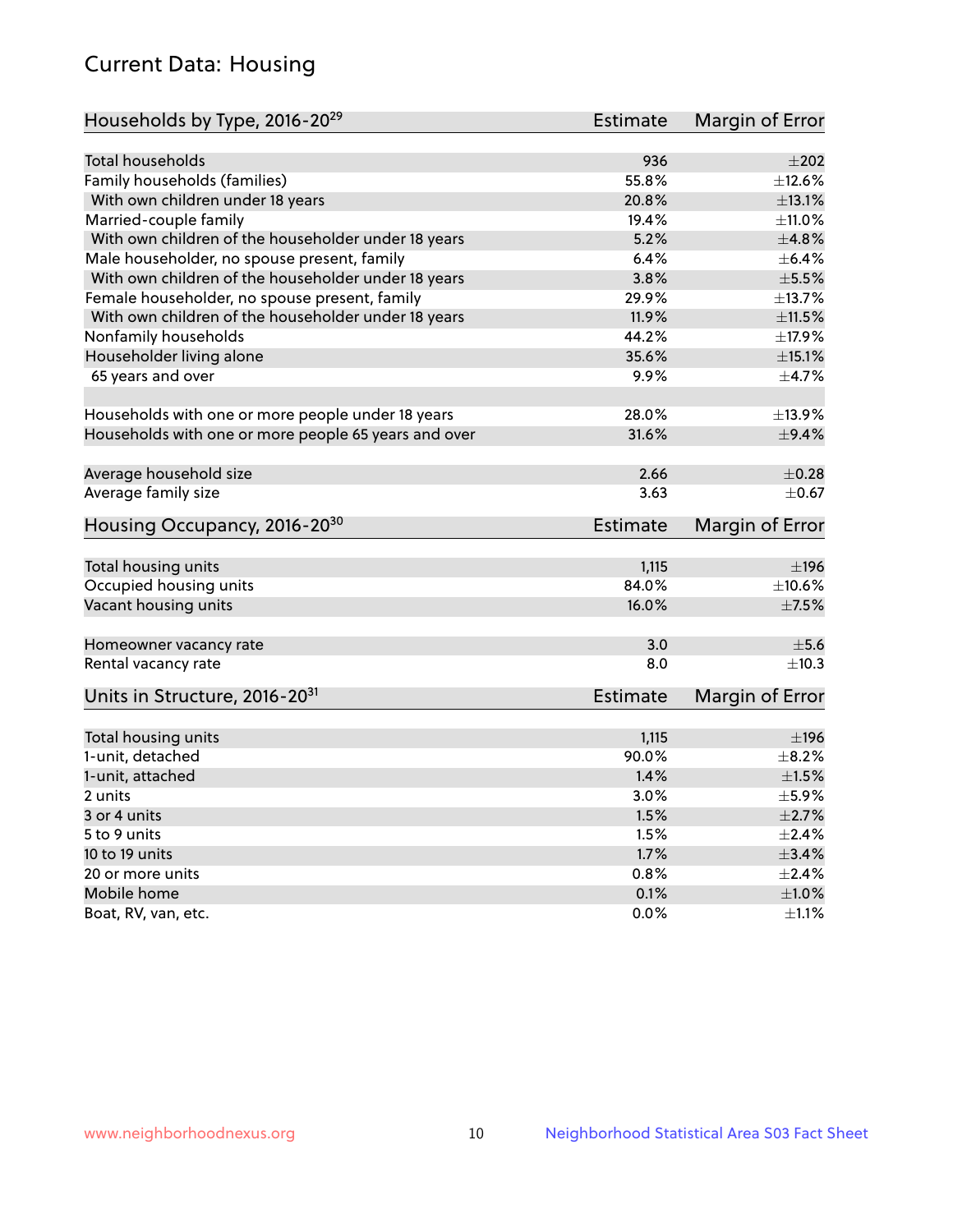# Current Data: Housing, continued...

| Year Structure Built, 2016-20 <sup>32</sup>    | <b>Estimate</b> | <b>Margin of Error</b> |
|------------------------------------------------|-----------------|------------------------|
| Total housing units                            | 1,115           | ±196                   |
| Built 2014 or later                            | 1.2%            | ±4.2%                  |
| Built 2010 to 2013                             | 0.9%            | $\pm 2.0\%$            |
| Built 2000 to 2009                             | 5.5%            | $\pm$ 5.2%             |
| Built 1990 to 1999                             | 3.9%            | $\pm$ 5.6%             |
| Built 1980 to 1989                             | 5.9%            | $\pm$ 6.5%             |
| Built 1970 to 1979                             | 5.1%            | $\pm$ 4.5%             |
| Built 1960 to 1969                             | 11.8%           | $\pm 10.0\%$           |
| Built 1950 to 1959                             | 30.7%           | ±10.4%                 |
| Built 1940 to 1949                             | 25.9%           | $\pm$ 9.7%             |
| Built 1939 or earlier                          | 9.1%            | $\pm$ 9.0%             |
| Housing Tenure, 2016-2033                      | Estimate        | <b>Margin of Error</b> |
| Occupied housing units                         | 936             | $\pm 202$              |
| Owner-occupied                                 | 53.1%           | ±11.7%                 |
| Renter-occupied                                | 46.9%           | $\pm$ 16.6%            |
| Average household size of owner-occupied unit  | 2.37            | ±1.01                  |
| Average household size of renter-occupied unit | 2.98            | $\pm 1.72$             |
| Residence 1 Year Ago, 2016-20 <sup>34</sup>    | Estimate        | <b>Margin of Error</b> |
| Population 1 year and over                     | 2,478           | $\pm$ 597              |
| Same house                                     | 81.5%           | $\pm$ 9.6%             |
| Different house in the U.S.                    | 17.9%           | ±6.9%                  |
| Same county                                    | 11.4%           | $\pm$ 5.4%             |
| Different county                               | 6.4%            | $\pm$ 5.2%             |
| Same state                                     | 5.3%            | $\pm$ 4.9%             |
| Different state                                | 1.2%            | ±1.8%                  |
| Abroad                                         | 0.7%            | $\pm 1.1\%$            |
| Value of Housing Unit, 2016-20 <sup>35</sup>   | <b>Estimate</b> | Margin of Error        |
| Owner-occupied units                           | 497             | $\pm$ 153              |
| Less than \$50,000                             | 13.8%           | ±12.7%                 |
| \$50,000 to \$99,999                           | 36.6%           | $\pm$ 15.2%            |
| \$100,000 to \$149,999                         | 9.2%            | $\pm$ 8.5%             |
| \$150,000 to \$199,999                         | 10.5%           | $\pm$ 8.5%             |
| \$200,000 to \$299,999                         | 11.9%           | ±16.1%                 |
| \$300,000 to \$499,999                         | 15.8%           | ±16.4%                 |
| \$500,000 to \$999,999                         | 1.3%            | $\pm$ 3.4%             |
| \$1,000,000 or more                            | 0.9%            | $\pm$ 3.9%             |
| Mortgage Status, 2016-20 <sup>36</sup>         | <b>Estimate</b> | Margin of Error        |
| Owner-occupied units                           | 497             | $\pm$ 153              |
| Housing units with a mortgage                  | 55.2%           | ±21.2%                 |

Neighborhood Statistical Area S03 Fact Sheet 11 11 www.neighborhoodnexus.org

Housing units without a mortgage  $\pm 15.9\%$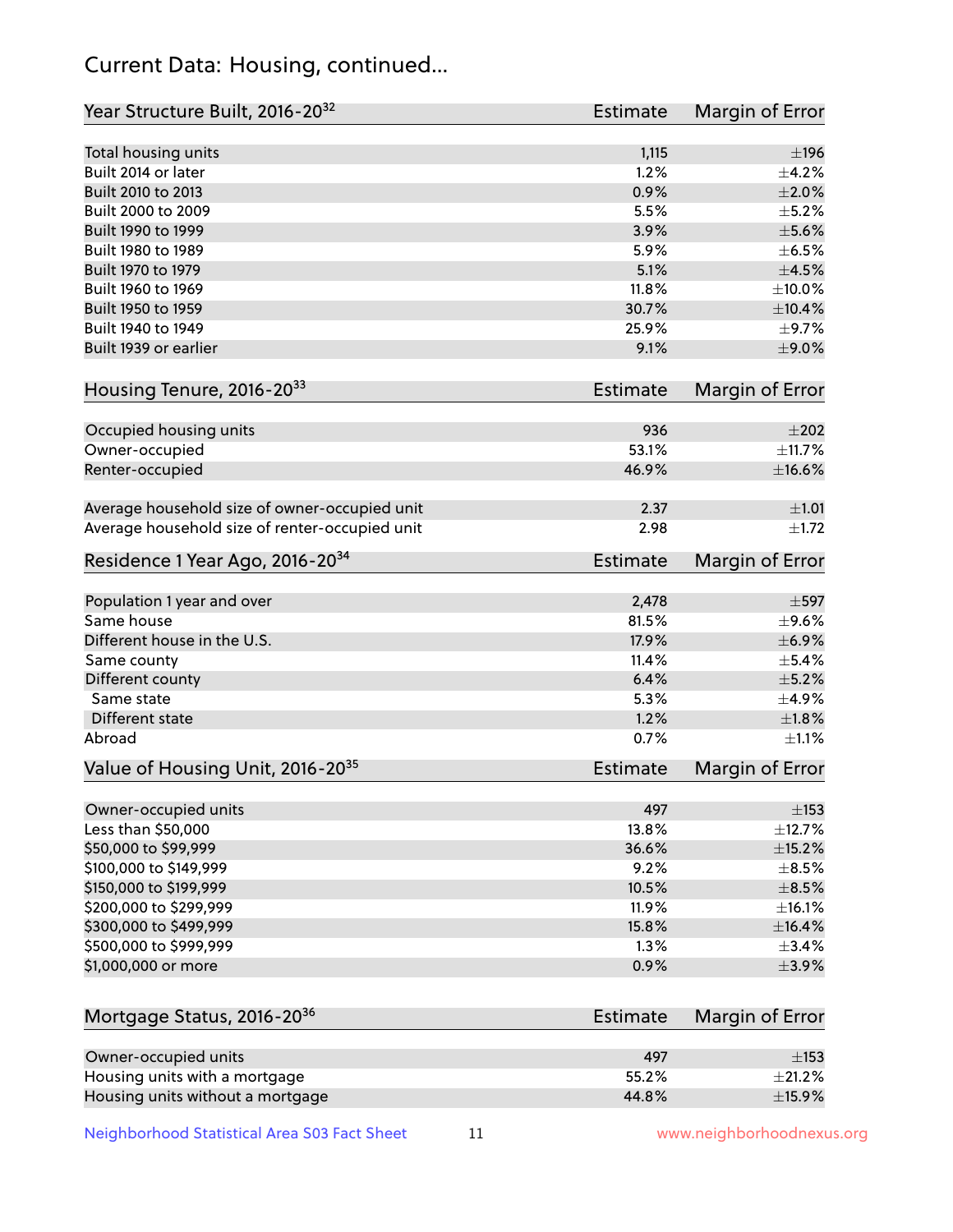# Current Data: Housing, continued...

| Selected Monthly Owner Costs, 2016-20 <sup>37</sup> | Estimate | Margin of Error |
|-----------------------------------------------------|----------|-----------------|
|                                                     |          |                 |
| Housing units with a mortgage                       | 274      | ±135            |
| Less than \$300                                     | 0.0%     | $\pm$ 6.0%      |
| \$300 to \$499                                      | 5.0%     | $\pm$ 7.3%      |
| \$500 to \$999                                      | 45.2%    | $\pm$ 35.0%     |
| \$1,000 to \$1,499                                  | 27.5%    | ±14.1%          |
| \$1,500 to \$1,999                                  | 10.9%    | ±12.4%          |
| \$2,000 to \$2,999                                  | 10.1%    | $\pm$ 17.6%     |
| \$3,000 or more                                     | 1.4%     | $\pm$ 9.3%      |
|                                                     |          |                 |
| Median (dollars)                                    | \$998    | $\pm$ 156       |
|                                                     |          |                 |
| Housing units without a mortgage                    | 222      | $\pm 105$       |
| Less than \$150                                     | 2.7%     | $\pm$ 8.7%      |
| \$150 to \$249                                      | 14.1%    | ±17.6%          |
| \$250 to \$349                                      | 26.9%    | ±24.2%          |
| \$350 to \$499                                      | 27.5%    | ±24.3%          |
| \$500 to \$699                                      | 14.4%    | ±16.9%          |
| \$700 or more                                       | 14.3%    | ±22.7%          |
|                                                     |          |                 |
| Median (dollars)                                    | \$385    | $\pm$ 59        |

| Selected Monthly Owner Costs as a Percentage of | <b>Estimate</b> | Margin of Error |
|-------------------------------------------------|-----------------|-----------------|
| Household Income, 2016-20 <sup>38</sup>         |                 |                 |
|                                                 |                 |                 |
| Housing units with a mortgage <sup>39</sup>     | 249             | $\pm$ 133       |
| Less than 20.0 percent                          | 38.5%           | $\pm$ 23.9%     |
| 20.0 to 24.9 percent                            | 14.5%           | $\pm$ 32.7%     |
| 25.0 to 29.9 percent                            | 9.6%            | $\pm$ 9.7%      |
| 30.0 to 34.9 percent                            | 5.0%            | $\pm$ 6.3%      |
| 35.0 percent or more                            | 32.3%           | $\pm$ 15.9%     |
|                                                 |                 |                 |
| Housing units without a mortgage <sup>40</sup>  | 218             | $\pm$ 110       |
| Less than 10.0 percent                          | 31.7%           | $\pm$ 16.1%     |
| 10.0 to 14.9 percent                            | 16.1%           | $\pm 20.2\%$    |
| 15.0 to 19.9 percent                            | 8.3%            | $\pm$ 8.6%      |
| 20.0 to 24.9 percent                            | 13.3%           | $\pm$ 12.4%     |
| 25.0 to 29.9 percent                            | 1.2%            | $\pm$ 5.5%      |
| 30.0 to 34.9 percent                            | $0.0\%$         | $\pm$ 5.4%      |
| 35.0 percent or more                            | 29.4%           | $\pm$ 31.6%     |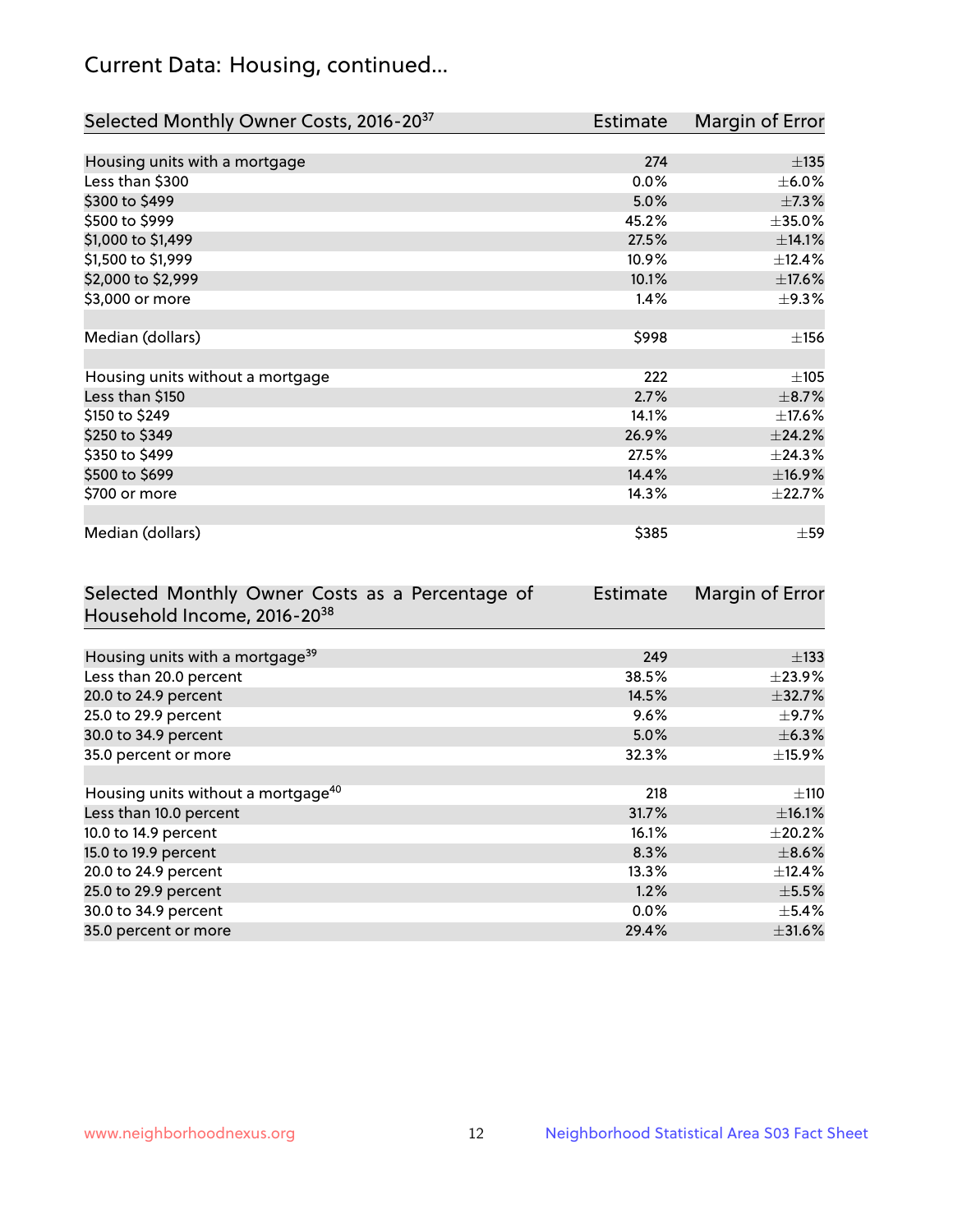# Current Data: Housing, continued...

| Gross Rent, 2016-20 <sup>41</sup>               | <b>Estimate</b> | Margin of Error |
|-------------------------------------------------|-----------------|-----------------|
|                                                 |                 |                 |
| Occupied units paying rent                      | 413             | ±179            |
| Less than \$200                                 | 0.0%            | ±4.9%           |
| \$200 to \$499                                  | 0.9%            | $\pm$ 7.8%      |
| \$500 to \$749                                  | 6.6%            | $\pm$ 15.6%     |
| \$750 to \$999                                  | 32.3%           | $\pm 20.5\%$    |
| \$1,000 to \$1,499                              | 43.3%           | ±23.5%          |
| \$1,500 to \$1,999                              | 16.9%           | ±17.5%          |
| \$2,000 or more                                 | $0.0\%$         | $\pm$ 5.7%      |
| Median (dollars)                                | \$1,108         | $\pm$ 114       |
|                                                 |                 |                 |
| No rent paid                                    | 27              | $\pm$ 32        |
|                                                 |                 |                 |
| Gross Rent as a Percentage of Household Income, | Estimate        | Margin of Error |
| $2016 - 20^{42}$                                |                 |                 |
|                                                 |                 |                 |
| Occupied units paying rent <sup>43</sup>        | 393             | $\pm 178$       |
| Less than 15.0 percent                          | 8.8%            | ±14.0%          |
| 15.0 to 19.9 percent                            | 7.6%            | ±6.8%           |
| 20.0 to 24.9 percent                            | 12.1%           | ±11.3%          |
| 25.0 to 29.9 percent                            | 4.2%            | $\pm$ 7.3%      |
| 30.0 to 34.9 percent                            | 4.2%            | $\pm$ 6.1%      |
| 35.0 percent or more                            | 63.1%           | ±26.6%          |

# Current Data: Transportation

| Commuting to Work, 2016-20 <sup>44</sup>  | Estimate | Margin of Error |
|-------------------------------------------|----------|-----------------|
|                                           |          |                 |
| Workers 16 years and over                 | 971      | $\pm 269$       |
| Car, truck, or van - drove alone          | 67.4%    | $\pm$ 7.2%      |
| Car, truck, or van - carpooled            | 6.6%     | $\pm$ 6.9%      |
| Public transportation (excluding taxicab) | 16.1%    | $\pm$ 13.3%     |
| Walked                                    | 1.4%     | $\pm 2.6\%$     |
| Other means                               | 4.0%     | $\pm$ 4.8%      |
| Worked at home                            | 4.5%     | $\pm$ 7.6%      |
|                                           |          |                 |
| Mean travel time to work (minutes)        | 33.5     | $\pm$ 8.9       |

| Access to a Vehicle, 2016-20 <sup>45</sup> | Estimate | Margin of Error |
|--------------------------------------------|----------|-----------------|
|                                            |          |                 |
| Occupied housing units                     | 936      | $\pm 202$       |
| No vehicles available                      | 18.6%    | $+12.2%$        |
| 1 vehicle available                        | 52.9%    | ±15.3%          |
| 2 vehicles available                       | 23.0%    | $+10.0%$        |
| 3 or more vehicles available               | 5.5%     | $+5.2%$         |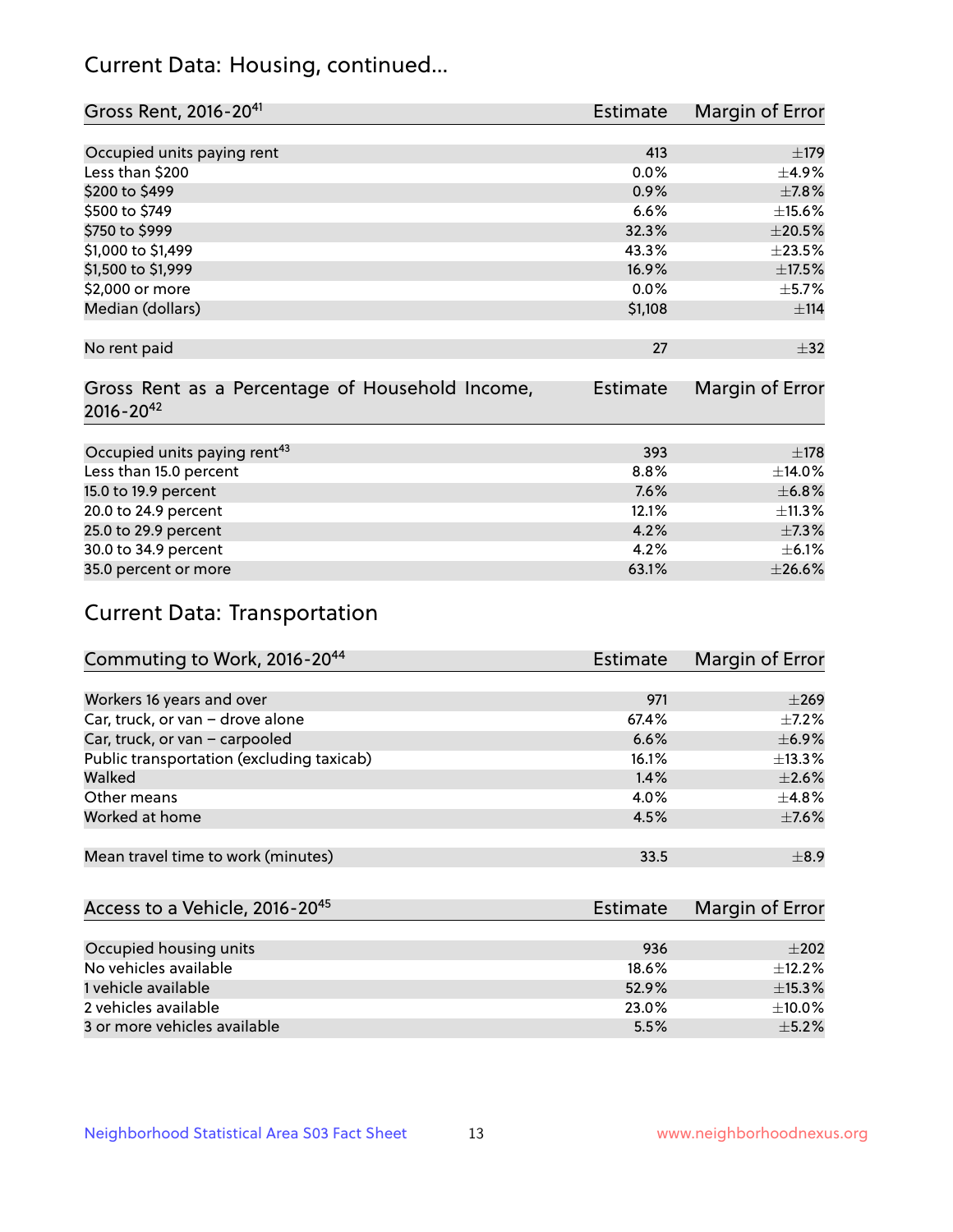# Current Data: Health

| Health Insurance coverage, 2016-2046                    | <b>Estimate</b> | Margin of Error |
|---------------------------------------------------------|-----------------|-----------------|
|                                                         |                 |                 |
| Civilian Noninstitutionalized Population                | 2,488           | $\pm$ 598       |
| With health insurance coverage                          | 76.8%           | ±24.9%          |
| With private health insurance coverage                  | 40.3%           | $\pm 3.6\%$     |
| With public health coverage                             | 44.1%           | $\pm$ 8.6%      |
| No health insurance coverage                            | 23.2%           | ±11.3%          |
|                                                         |                 |                 |
| Civilian Noninstitutionalized Population Under 19 years | 581             | $\pm$ 581       |
| No health insurance coverage                            | 13.4%           | ±15.0%          |
|                                                         |                 |                 |
| Civilian Noninstitutionalized Population 19 to 64 years | 1,516           | $\pm$ 404       |
| In labor force:                                         | 1,127           | $\pm$ 351       |
| Employed:                                               | 945             | $\pm 264$       |
| With health insurance coverage                          | 73.2%           | $\pm$ 8.6%      |
| With private health insurance coverage                  | 66.1%           | $\pm$ 11.4%     |
| With public coverage                                    | 9.7%            | $\pm$ 7.8%      |
| No health insurance coverage                            | 26.8%           | ±16.1%          |
|                                                         |                 |                 |
| Unemployed:                                             | 182             | $\pm 264$       |
| With health insurance coverage                          | 26.4%           | ±49.3%          |
| With private health insurance coverage                  | 4.9%            | $\pm$ 17.0%     |
| With public coverage                                    | 22.4%           | ±49.5%          |
| No health insurance coverage                            | 73.6%           | $\pm$ 39.6%     |
|                                                         |                 |                 |
| Not in labor force:                                     | 389             | $\pm 212$       |
| With health insurance coverage                          | 71.0%           | $\pm$ 53.5%     |
| With private health insurance coverage                  | 27.0%           | $\pm$ 9.9%      |
| With public coverage                                    | 55.4%           | ±19.6%          |
| No health insurance coverage                            | 29.0%           | ±34.5%          |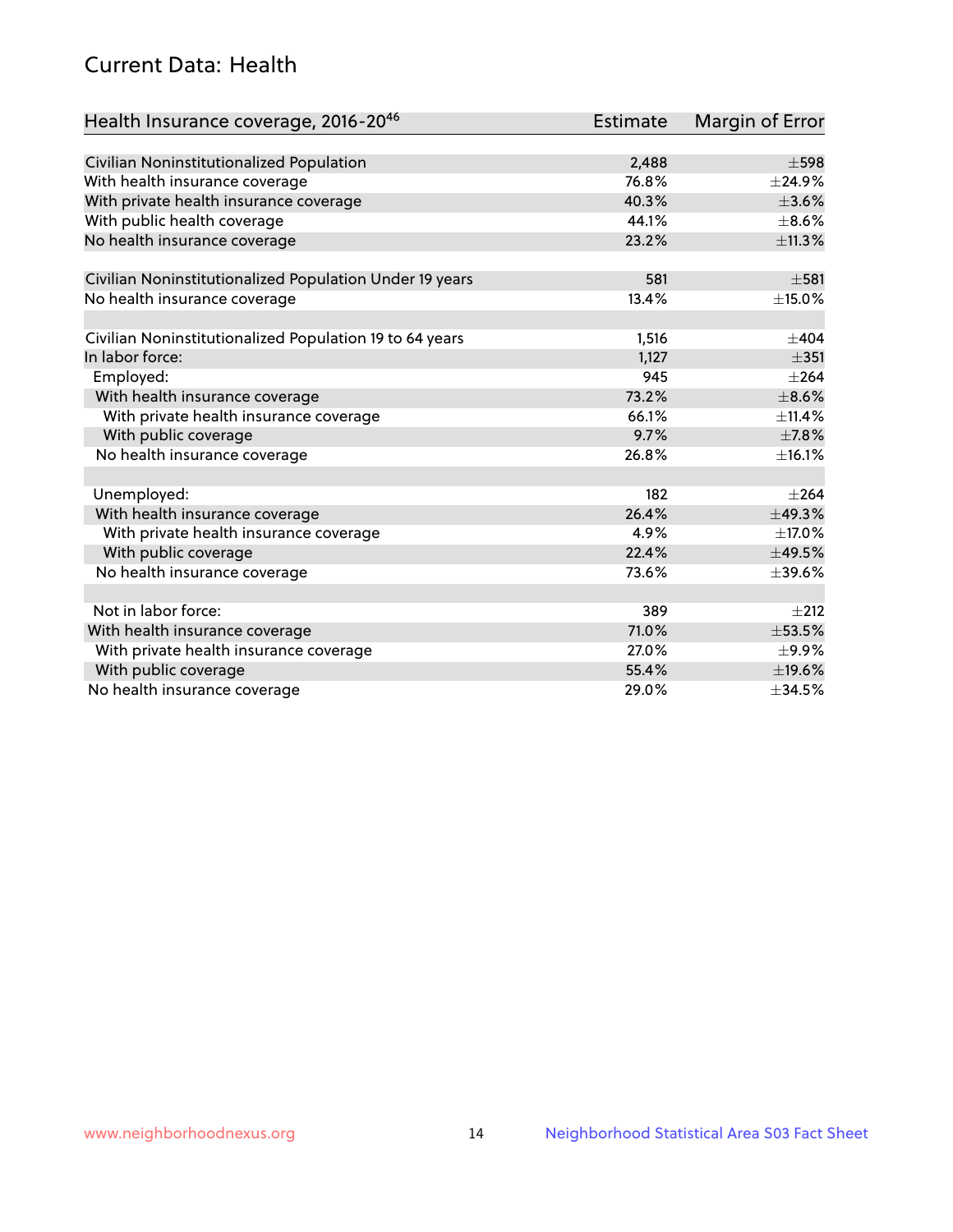#### Notes:

- 1. Source: U.S. Census Bureau, Decennial Census 2000, SF1 tables P8, P12; American Community Survey, tables B01001, B03002
- 2. This category includes Pacific Islanders, Native Americans and Alaska Natives, people who identify as some other race, and those who identify as bi/multi racial.
- 3. Source: U.S. Census Bureau, Decennial Census 2000, SF1 tables P15, P16, P18, P19; American Community Survey, tables B11001, B11005, B11003
- 4. Source: U.S. Census Bureau, Decennial Census 2000, SF3 table P37; American Community Survey, table B15002
- 5. Source: U.S. Census Bureau, Longitudinal Employer-Household Dynamics Residential Area Characteristics, Table JT01 (Primary Jobs); Workplace Area Characteristics, Table JT00 (All Jobs)
- 6. Source: U.S. Census Bureau, Decennial Census 2000, SF3 tables P52, P87; American Community Survey, tables B19001, B17001
- 7. Source: U.S. Census Bureau, Decennial Census 2000, SF1 tables H3, H4; American Community Survey, tables B25002, B25009
- 8. Source: U.S. Census Bureau, Decennial Census 2000, SF3 table H44; American Community Survey, tables B25044
- 9. Source: Atlanta Police Department, COBRA; U.S. Census Bureau, American Community Survey, table B01001
- 10. Source: U.S. Census Bureau, American Community Survey, table B01001
- 11. Source: U.S. Census Bureau, American Community Survey, table B03002
- 12. Source: U.S. Census Bureau, American Community Survey, table B05002
- 13. Source: U.S. Census Bureau, American Community Survey, table B05003
- 14. Source: U.S. Census Bureau, American Community Survey, tables B19001, B19025, B19051, B19061, B19055, B19065, B19059, B19069, B19056, B19066, B19057, B19067, B22001, B19101, B19127
- 15. Source: U.S. Census Bureau, American Community Survey, tables B19201, B19214, B20017, B19313
- 16. Source: U.S. Census Bureau, American Community Survey, table B17010
- 17. Source: U.S. Census Bureau, American Community Survey, tables B17001, B17006, B17021, B17007. Table totals may be lower than the total population, as they are based on the population for whom poverty status is determined.
- 18. Source: U.S. Census Bureau, American Community Survey, B17001H, B17001B, B17001D, B17001I. Table totals may be lower than the total population, as they are based on the population for whom poverty status is determined.
- 19. Source: U.S. Census Bureau, American Community Survey, tables B23001, B23008
- 20. Source: U.S. Census Bureau, American Community Survey, table C24030
- 21. Source: U.S. Census Bureau, American Community Survey, table C24010
- 22. Source: U.S. Census Bureau, American Community Survey, table B24080
- 23. Source: U.S. Census Bureau, Longitudinal Employer-Household Dynamics Origin-Destination Data, Tables JT00 Main and JT00 Aux
- 24. Source: U.S. Census Bureau, Longitudinal Employer-Household Dynamics Origin-Destination Data, Tables JT00 Main and JT00 Aux
- 25. Source: U.S. Census Bureau, Longitudinal Employer-Household Dynamics Origin-Destination Data, Tables JT00 Main and JT00 Aux
- 26. Source: U.S. Census Bureau, Longitudinal Employer-Household Dynamics Origin-Destination Data, Tables JT00 Main and JT00 Aux
- 27. Source: U.S. Census Bureau, American Community Survey, table B14001
- 28. Source: U.S. Census Bureau, American Community Survey, table B15002
- 29. Source: U.S. Census Bureau, American Community Survey, tables B11001, B11003, B11007, B11005, B09019
- 30. Source: U.S. Census Bureau, American Community Survey, tables B25002, B25003, B25004
- 31. Source: U.S. Census Bureau, American Community Survey, table B25024
- 32. Source: U.S. Census Bureau, American Community Survey, table B25034
- 33. Source: U.S. Census Bureau, American Community Survey, tables B25009, B25008, B25003
- 34. Source: U.S. Census Bureau, American Community Survey, table B07003
- 35. Source: U.S. Census Bureau, American Community Survey, table B25075. This value is self-reported and may differ from home values as determined by the County Tax Assessor.
- 36. Source: U.S. Census Bureau, American Community Survey, table B25081
- 37. Source: U.S. Census Bureau, American Community Survey, table B25087
- 38. Source: U.S. Census Bureau, American Community Survey, table B25091
- 39. Excludes units where Selected Monthly Owner Costs as a Percentage of Income cannot be computed.
- 40. Excludes units where Selected Monthly Owner Costs as a Percentage of Income cannot be computed.
- 41. Source: U.S. Census Bureau, American Community Survey, table B25063
- 42. Source: U.S. Census Bureau, American Community Survey, table B25070
- 43. Excludes units where Gross Rent as a Percentage of Income cannot be computed.
- 44. Source: U.S. Census Bureau, American Community Survey, tables B08101, B08013
- 45. Source: U.S. Census Bureau, American Community Survey, table B25044
- 46. Source: U.S. Census Bureau, American Community Survey, tables B18135, B27011

The dagger (†) symbol denotes values that cannot be computed.